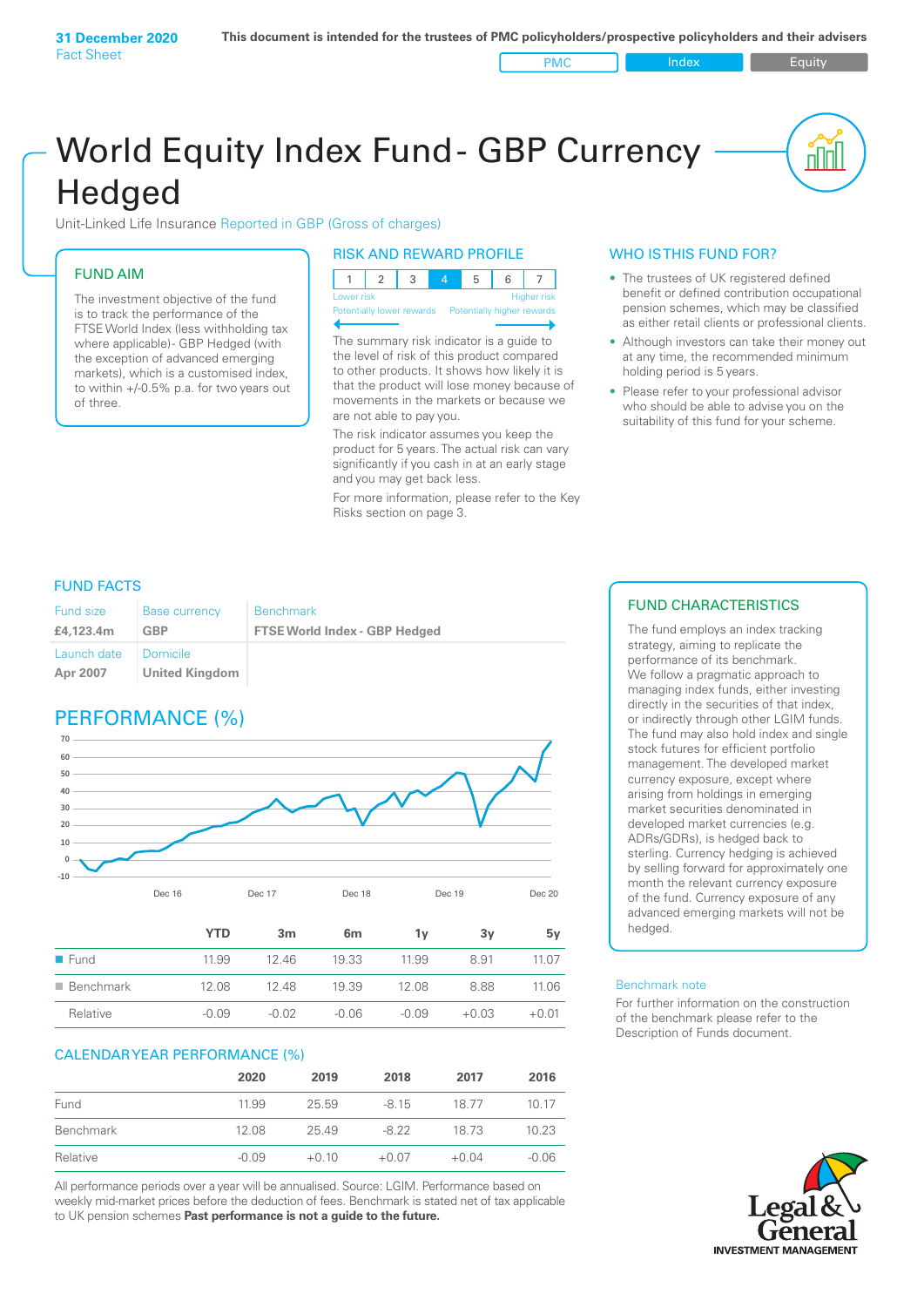### World Equity Index Fund - GBP Currency Hedged

Unit-Linked Life Insurance Reported in GBP (Gross of charges)

### PORTFOLIO BREAKDOWN

All data source LGIM unless otherwise stated. Totals may not sum due to rounding. In order to minimise transaction costs, the Fund will not always own all the assets that constitute the index and on occasion it will own assets that are not in the index.



#### SECTOR (%)

| $\blacksquare$ Technology  | 22.2 |
|----------------------------|------|
| $\blacksquare$ Financials  | 17.3 |
| $\blacksquare$ Industrials | 13.2 |
| ■ Consumer Services        | 12.0 |
| $\blacksquare$ Health Care | 11.7 |
| Consumer Goods             | 11.4 |
| ■ Basic Materials          | 41   |
| $\Box$ Oil & Gas           | 29   |
| $\blacksquare$ Utilities   | 29   |
| $\Box$ Other               | 23   |
|                            |      |



| $\blacksquare$ Large | 80.7 |
|----------------------|------|
| $\blacksquare$ Mid   | 19.3 |

■ Top 10 holdings 15.9% Rest of portfolio 84.1% No. of holdings in fund 2,620 No. of holdings in index 2,567

| Apple Inc                          | 3.9            |
|------------------------------------|----------------|
| Microsoft Corp                     | 3.1            |
| Amazon Com Inc                     | 25             |
| Facebook                           | 1.2            |
| Tesla Inc                          | 1.0            |
| Alphabet CI A                      | 1 <sub>0</sub> |
| Alphabet CI C                      | 0.9            |
| Taiwan Semiconductor Manufacturing | 0 S            |
| Johnson & Johnson                  | 0 S            |
| JPMorgan Chase & Co                |                |
|                                    |                |

#### COUNTRY (%)

|   | <b>United States</b> | 61.0 |  |
|---|----------------------|------|--|
|   | Japan                | 8.0  |  |
| 4 | United Kingdom       | 4.4  |  |
|   | France               | 3.1  |  |
|   | Germany              | 2.8  |  |
| Œ | Switzerland          | 2.7  |  |
|   | Canada               | 2.6  |  |
|   | Australia            | 2.3  |  |
|   | Korea                | 1.9  |  |
|   | Other                | 11.3 |  |
|   |                      |      |  |



comprises 25 fund managers, supported by two analysts. Management oversight is provided by the Global Head of Index Funds. The team has average industry experience of 15 years, of which seven years has been at LGIM, and is focused on achieving the equally important objectives of close tracking and maximising returns.